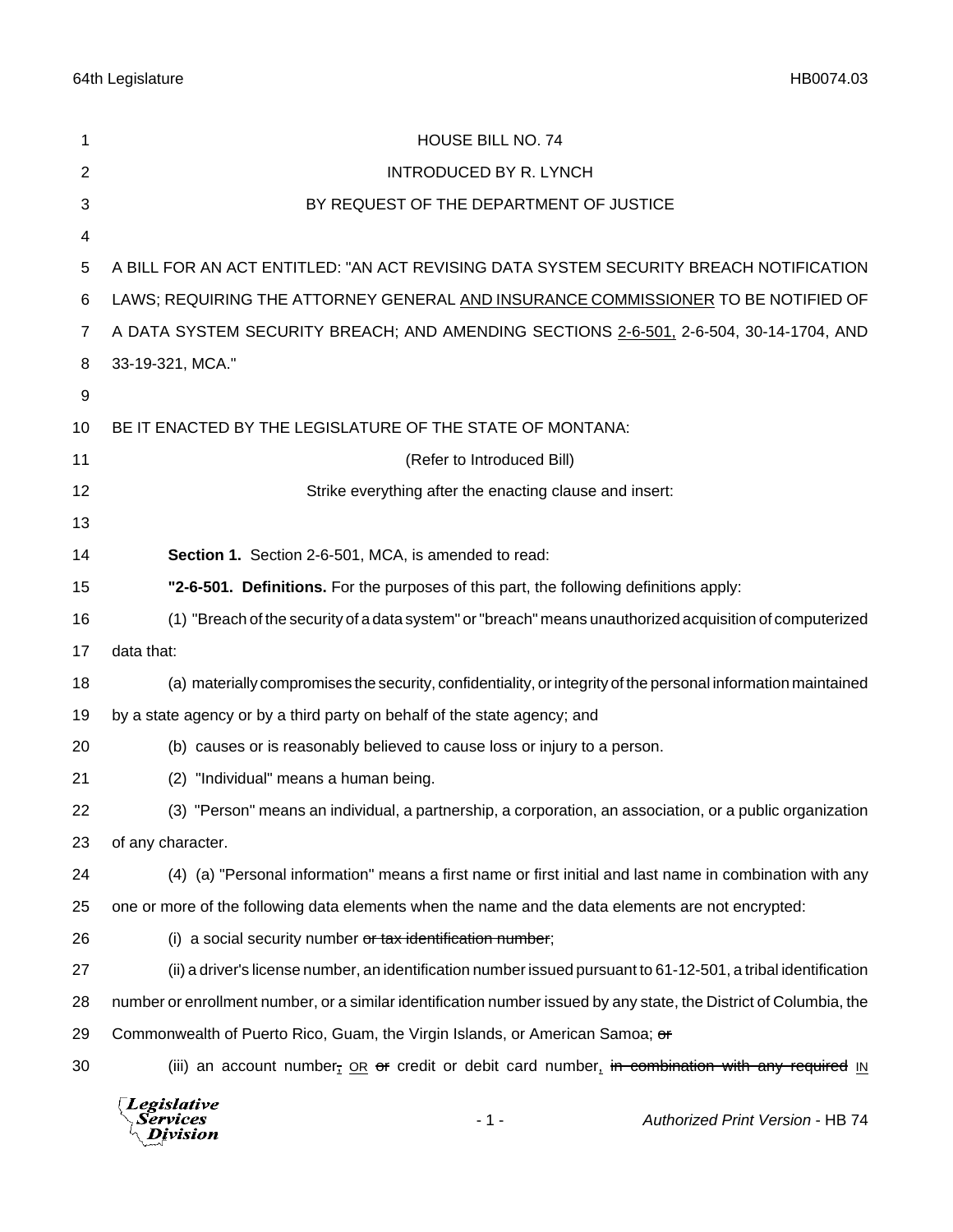|                | Legislative<br>$-2-$<br>Authorized Print Version - HB 74<br>Services<br>Division                                         |
|----------------|--------------------------------------------------------------------------------------------------------------------------|
| 30             | in a computerized data system in order to perform a state agency function shall:                                         |
| 29             | (2) (a) A third party that receives personal information from a state agency and maintains that information              |
| 28             | breach and to restore the reasonable integrity of the data system.                                                       |
| 27             | law enforcement as provided in subsection (3) or with any measures necessary to determine the scope of the               |
| 26             | (b) The notification must be made without unreasonable delay, consistent with the legitimate needs of                    |
| 25             | information was or is reasonably believed to have been acquired by an unauthorized person.                               |
| 24             | information in the data system shall make reasonable efforts to notify any person whose unencrypted personal             |
| 23             | a breach of the security of a data system, a state agency that maintains computerized data containing personal           |
| 22             | "2-6-504. Notification of breach of security of data system. (1) (a) Upon discovery or notification of                   |
| 21             | Section 2. Section 2-6-504, MCA, is amended to read:                                                                     |
| 20             |                                                                                                                          |
| 19             | (b) a state agency with a contractual or other obligation to perform a function for another state agency."               |
| 18             | (a) a person with a contractual obligation to perform a function for a state agency; or                                  |
| 17             | (7) "Third party" means:                                                                                                 |
| 16             | (b) The term does not include an entity of the judicial branch.                                                          |
| 15             | of employment.                                                                                                           |
| 14             | branch of state government. The term includes an employee of a state agency acting within the course and scope           |
| 13             | council, department, hospital, institution, office, university, or other instrumentality of the legislative or executive |
| 12             | (6) (a) "State agency" means an agency, authority, board, bureau, college, commission, committee,                        |
| 11             | digits of an identification number are accessible as part of the data.                                                   |
| 10             | significant part of the data unreadable. The term includes truncation, which means that no more than the last four       |
| 9              | (5) "Redaction" means the alteration of personal information contained within data to make all or a                      |
| 8              | public from federal, state, local, or tribal government records.                                                         |
| 7              | service.<br>(b) The term does not include publicly available information that is lawfully made available to the general  |
| 5<br>6         | (vi) an identity protection personal identification number issued by the United States internal revenue                  |
| 4              | (v) a taxpayer identification number; or                                                                                 |
| 3              | (iv) medical record information as defined in 33-19-104;                                                                 |
| $\overline{c}$ | financial account;                                                                                                       |
| 1              | COMBINATION WITH ANY REQUIRED Security code, access code, or password that would permit access to a person's             |
|                |                                                                                                                          |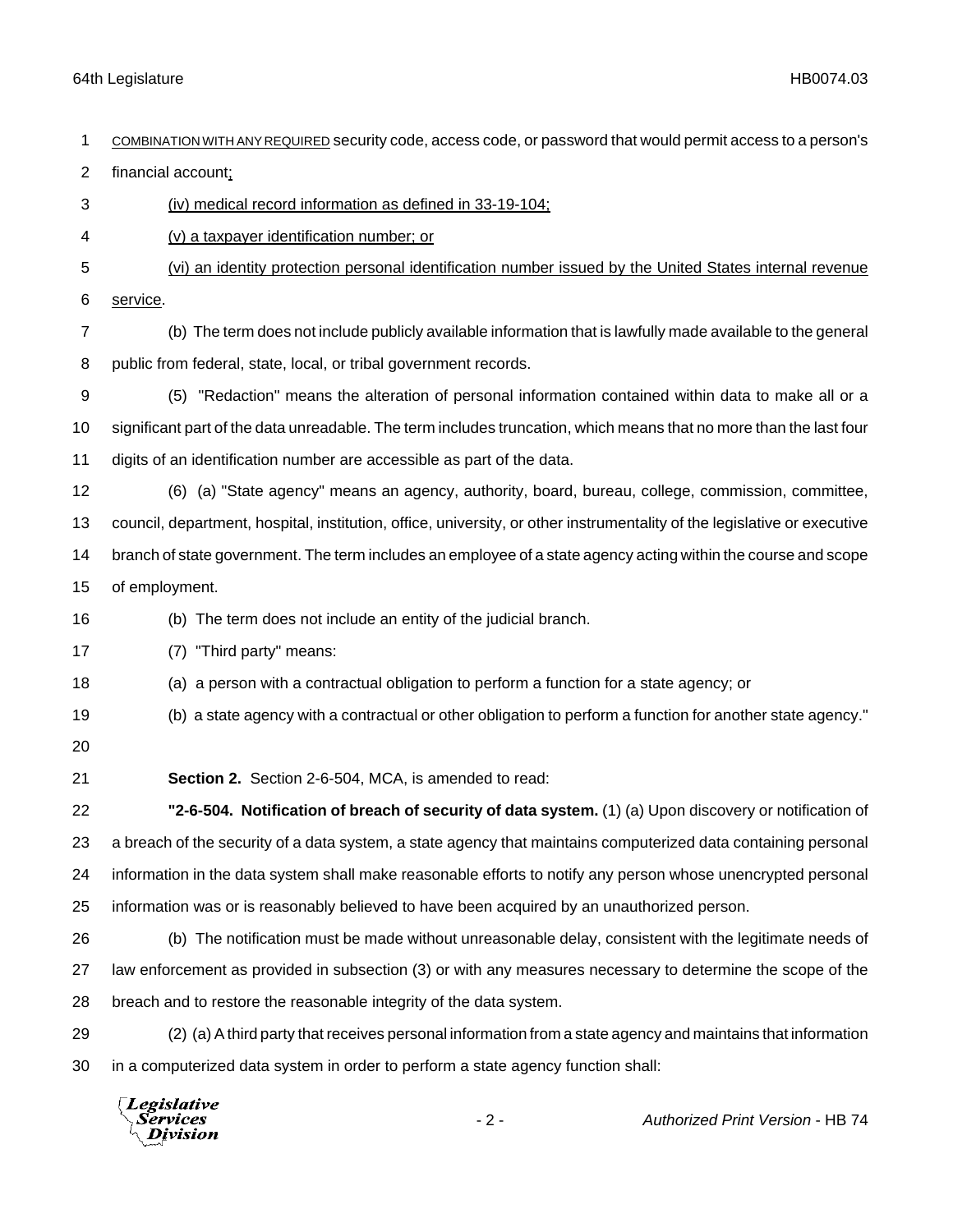(i) notify the state agency immediately following discovery of the breach of the security of a data system if the personal information is reasonably believed to have been acquired by an unauthorized person; and

 (ii) make reasonable efforts upon discovery or notification of a breach of the security of a data system to notify any person whose unencrypted personal information is reasonably believed to have been acquired by an unauthorized person as part of the breach of the security of a data system. This notification must be provided in the same manner as the notification required in subsection (1).

 (b) A state agency notified of a breach by a third party has no independent duty to provide notification of the breach if the third party has provided notification of the breach in the manner required by subsection (2)(a) but shall provide notification if the third party fails to do so in a reasonable time and may recover from the third party its reasonable costs for providing the notice.

 (3) The notification required by this section may be delayed if a law enforcement agency determines that the notification will impede a criminal investigation and requests a delay of notification. The notification required by this section must be made after the law enforcement agency determines that the notification will not compromise the investigation.

 (4) All state agencies and third parties to whom personal information is disclosed by a state agency shall develop and maintain:

(a) an information security policy designed to safeguard personal information; and

 (b) breach notification procedures that provide reasonable notice to individuals as provided in subsections (1) and (2).

 (5) A state agency that is required to issue a notification pursuant to this section shall simultaneously 21 submit an electronic copy of the notification and a statement providing the date and method of distribution of the 22 notification to the attorney general's consumer protection office, excluding any information that personally identifies any individual who is entitled to receive notification. If a notification is made to more than one individual, a single copy of the notification must be submitted that indicates the number of individuals in the state who received notification." 

**Section 3.** Section 30-14-1704, MCA, is amended to read:

 **"30-14-1704. Computer security breach.** (1) Any person or business that conducts business in Montana and that owns or licenses computerized data that includes personal information shall disclose any breach of the security of the data system following discovery or notification of the breach to any resident of

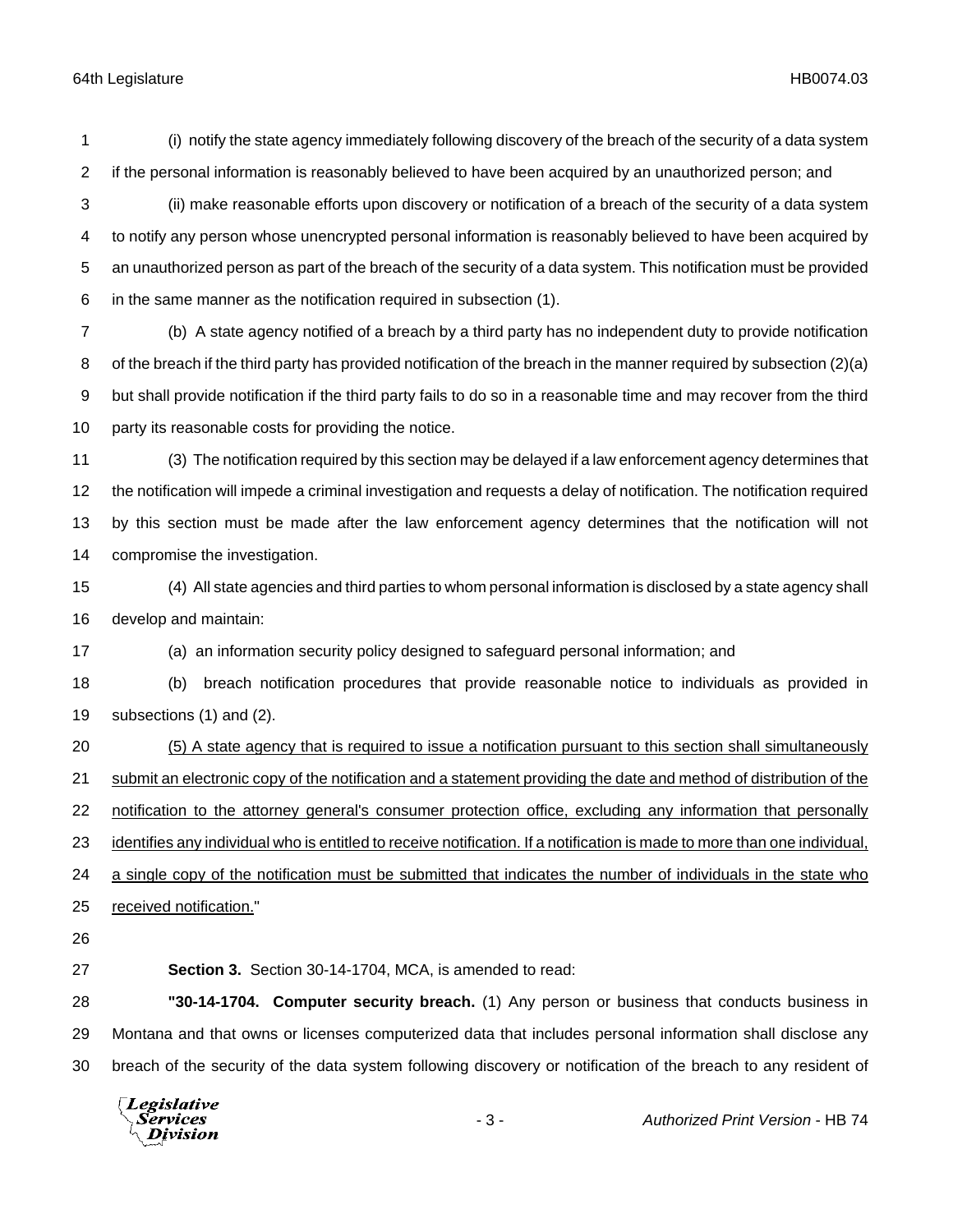Montana whose unencrypted personal information was or is reasonably believed to have been acquired by an unauthorized person. The disclosure must be made without unreasonable delay, consistent with the legitimate needs of law enforcement, as provided in subsection (3), or consistent with any measures necessary to determine the scope of the breach and restore the reasonable integrity of the data system.

- (2) Any person or business that maintains computerized data that includes personal information that the person or business does not own shall notify the owner or licensee of the information of any breach of the security of the data system immediately following discovery if the personal information was or is reasonably believed to have been acquired by an unauthorized person.
- (3) The notification required by this section may be delayed if a law enforcement agency determines that the notification will impede a criminal investigation and requests a delay in notification. The notification required by this section must be made after the law enforcement agency determines that it will not compromise the investigation.

(4) For purposes of this section, the following definitions apply:

 (a) "Breach of the security of the data system" means unauthorized acquisition of computerized data that materially compromises the security, confidentiality, or integrity of personal information maintained by the person or business and causes or is reasonably believed to cause loss or injury to a Montana resident. Good faith acquisition of personal information by an employee or agent of the person or business for the purposes of the person or business is not a breach of the security of the data system, provided that the personal information is not used or subject to further unauthorized disclosure.

- (b) (i) "Personal information" means an individual's first name or first initial and last name in combination with any one or more of the following data elements, when either the name or the data elements are not encrypted:
- (A) social security number;
- (B) driver's license number, state identification card number, or tribal identification card number;
- 25 (C) account number or, OR credit or debit card number, in combination with any required IN COMBINATION

26 WITH ANY REQUIRED security code, access code, or password that would permit access to an individual's financial

- account;
- (D) medical record information as defined in 33-19-104;
- (E) a taxpayer identification number; or
- (F) an identity protection personal identification number issued by the United States internal revenue



- 4 - *Authorized Print Version* - HB 74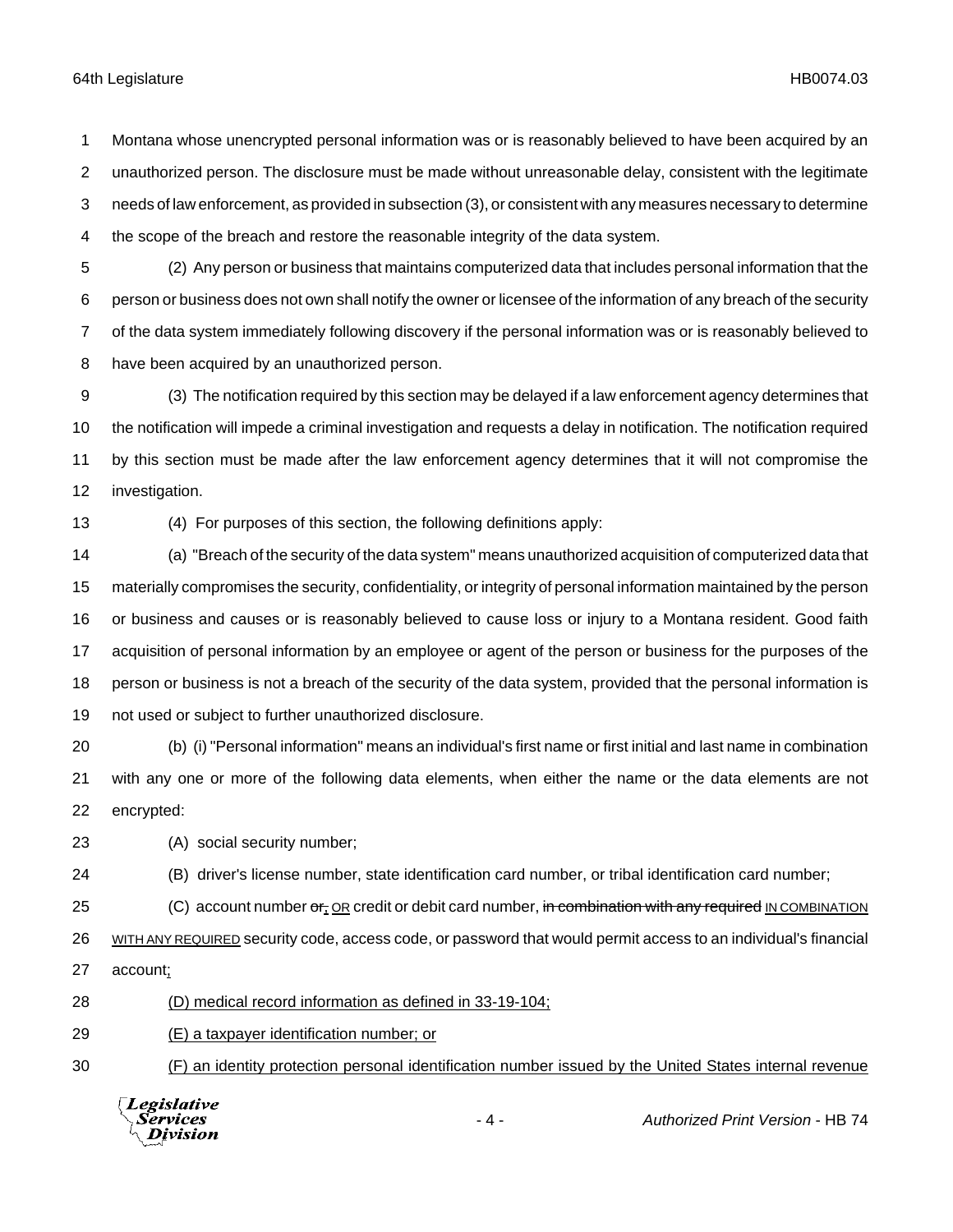| 1              | service.                                                                                                              |
|----------------|-----------------------------------------------------------------------------------------------------------------------|
| $\overline{2}$ | (ii) Personal information does not include publicly available information that is lawfully made available             |
| 3              | to the general public from federal, state, or local government records.                                               |
| 4              | (5) (a) For purposes of this section, notice may be provided by one of the following methods:                         |
| 5              | (i) written notice;                                                                                                   |
| 6              | (ii) electronic notice, if the notice provided is consistent with the provisions regarding electronic records         |
| 7              | and signatures set forth in 15 U.S.C. 7001;                                                                           |
| 8              | (iii) telephonic notice; or                                                                                           |
| 9              | (iv) substitute notice, if the person or business demonstrates that:                                                  |
| 10             | (A) the cost of providing notice would exceed \$250,000;                                                              |
| 11             | (B) the affected class of subject persons to be notified exceeds 500,000; or                                          |
| 12             | (C) the person or business does not have sufficient contact information.                                              |
| 13             | (b) Substitute notice must consist of the following:                                                                  |
| 14             | (i) an electronic mail notice when the person or business has an electronic mail address for the subject              |
| 15             | persons; and                                                                                                          |
| 16             | (ii) conspicuous posting of the notice on the website page of the person or business if the person or                 |
| 17             | business maintains one; or                                                                                            |
| 18             | (iii) notification to applicable local or statewide media.                                                            |
| 19             | (6) Notwithstanding subsection (5), a person or business that maintains its own notification procedures               |
| 20             | as part of an information security policy for the treatment of personal information and that does not unreasonably    |
| 21             | delay notice is considered to be in compliance with the notification requirements of this section if the person or    |
| 22             | business notifies subject persons in accordance with its policies in the event of a breach of security of the data    |
| 23             | system.                                                                                                               |
| 24             | (7) If a business discloses a security breach to any individual pursuant to this section and gives a notice           |
| 25             | to the individual that suggests, indicates, or implies to the individual that the individual may obtain a copy of the |
| 26             | file on the individual from a consumer credit reporting agency, the business shall coordinate with the consumer       |
| 27             | reporting agency as to the timing, content, and distribution of the notice to the individual. The coordination may    |
| 28             | not unreasonably delay the notice to the affected individuals.                                                        |
| 29             | (8) Any person or business that is required to issue a notification pursuant to this section shall                    |
| 30             | simultaneously submit an electronic copy of the notification and a statement providing the date and method of         |
|                |                                                                                                                       |

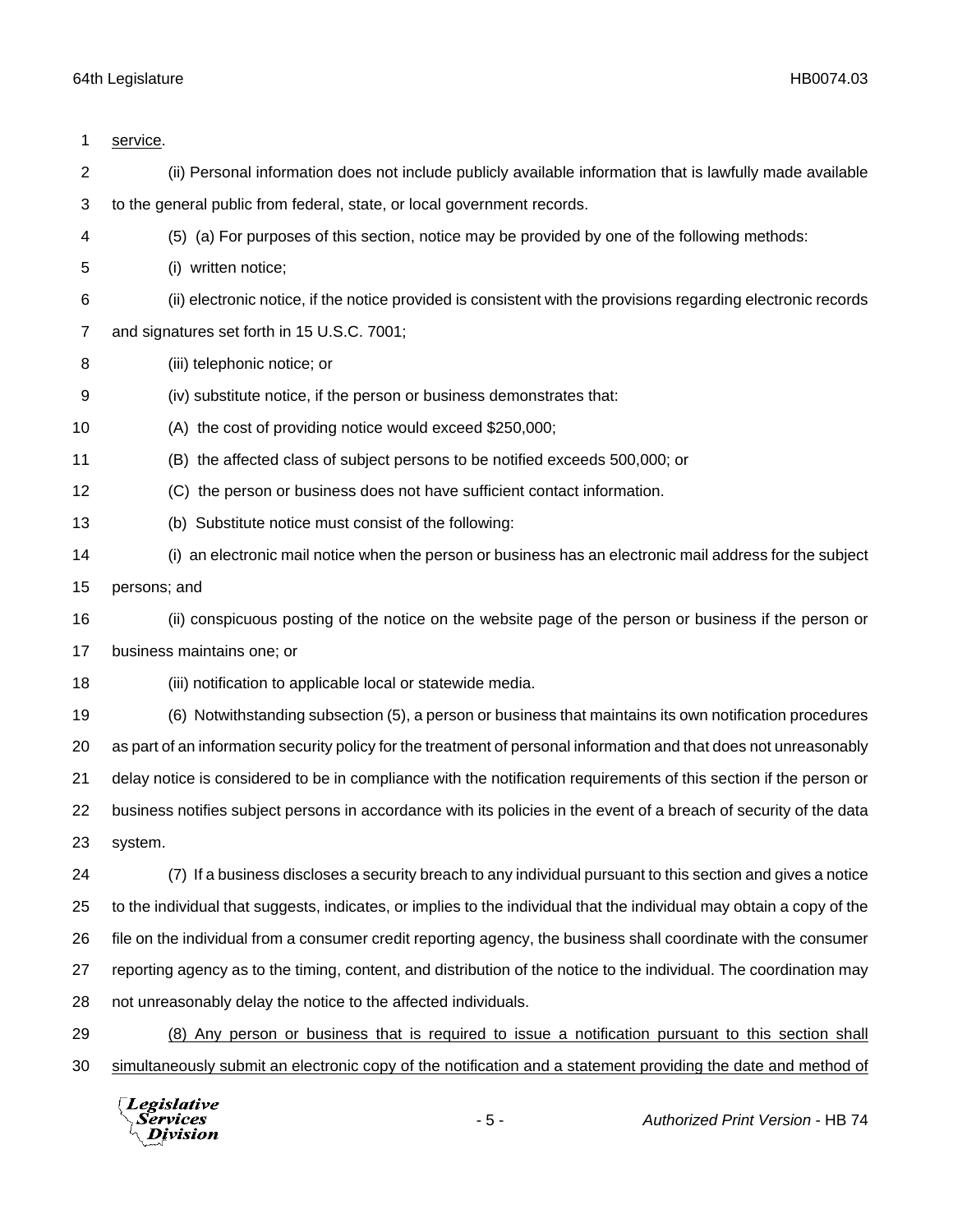distribution of the notification to the attorney general's consumer protection office, excluding any information that personally identifies any individual who is entitled to receive notification. If a notification is made to more than one individual, a single copy of the notification must be submitted that indicates the number of individuals in the state who received notification." **Section 4.** Section 33-19-321, MCA, is amended to read: **"33-19-321. Computer security breach.** (1) Any licensee or insurance-support organization that

 conducts business in Montana and that owns or licenses computerized data that includes personal information shall provide notice of any breach of the security of the system following discovery or notice of the breach of the security of the system to any individual whose unencrypted personal information was or is reasonably believed to have been acquired by an unauthorized person. The notice must be made without unreasonable delay, consistent with the legitimate needs of law enforcement, as provided in subsection (3), or consistent with any measures necessary to determine the scope of the breach and restore the reasonable integrity of the data system.

 (2) Any person to whom personal information is disclosed in order for the person to perform an insurance function pursuant to this part that maintains computerized data that includes personal information shall notify the licensee or insurance-support organization of any breach of the security of the system in which the data is maintained immediately following discovery of the breach of the security of the system if the personal information was or is reasonably believed to have been acquired by an unauthorized person.

 (3) The notice required by this section may be delayed if a law enforcement agency determines that the notice will impede a criminal investigation and requests a delay of notice. The notice required by this section must be made after the law enforcement agency determines that the notice will not compromise the investigation.

 (4) Licensees, insurance-support organizations, and persons to whom personal information is disclosed pursuant to this part shall develop and maintain an information security policy for the safeguarding of personal information and security breach notice procedures that provide expedient notice to individuals as provided in subsection (1).

 (5) Any licensee or insurance-support organization that is required to issue a notification pursuant to this section shall simultaneously submit an electronic copy of the notification and a statement providing the date and method of distribution of the notification to the commissioner, excluding any information that personally identifies any individual who is entitled to receive notification. If a notification is made to more than one individual, a single